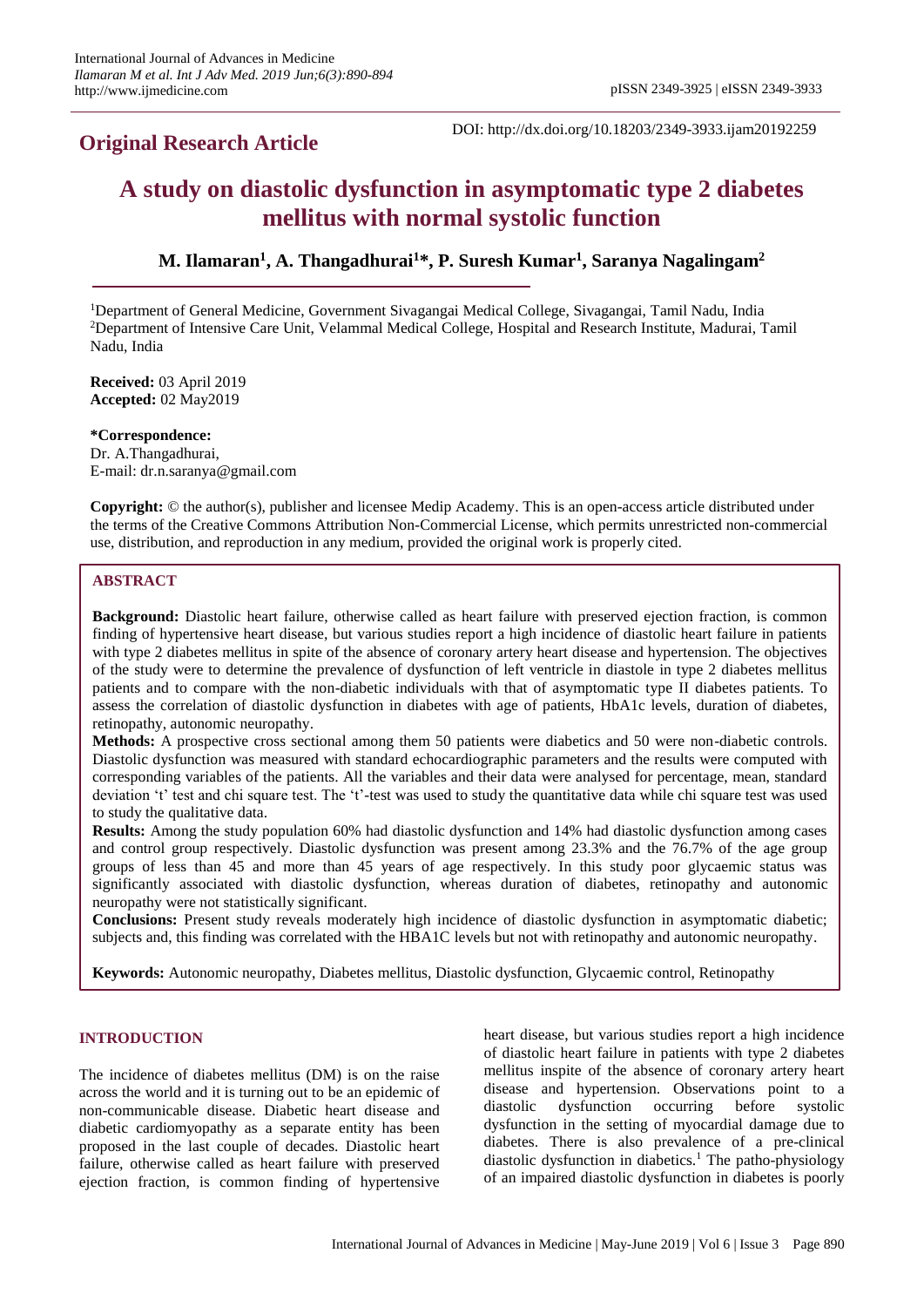understood. Diabetic cardiomyopathy is proposed to be a disease independent coronary artery disease. Metabolic derangements involving hyperglycemia, hyperlipidemia, hyperinsulinemia, myocyte loss, interstitial fibrosis, autonomic neuropathy, microvascular dysfunction have all been proposed as underlying the development of diabetic cardiomyopathy.<sup>2</sup> A study done among 50 diabetics and 50 controls showed the prevalence of diastolic dysfunction, defined by echocardiographic criteria was 66%. E/A, DT and peak a velocity were sensitive indices of diastolic LV dysfunction.<sup>3</sup> The objective of this study is to find out the association between type 2 diabetes mellitus and diastolic dysfunction, even in the asymptomatic diabetic population. To ascertain the prevalence of left ventricular diastolic dysfunction and to determine its correlation with duration of diabetes mellitus, obesity parameters, HbA1c levels, patient's age and diabetic microvascular complications authors conducted this case control study.

The objectives of this study were to determine the prevalence of dysfunction of left ventricle in diastole in type 2 diabetes mellitus patients, to compare the prevalence of left ventricular diastolic dysfunction of non-diabetic individuals with that of asymptomatic type II diabetes patients to assess the correlation of diastolic dysfunction in diabetes with age of patients, HbA1c levels, duration of diabetes, retinopathy, autonomic neuropathy.

## **METHODS**

This study was conducted in Sivagangai Medical College over a period of 12 months. Patients were recruited to the study from medical OPD and diabetic OPD. A total of about 120 patients were selected and 20 of them were excluded as per exclusion criteria used. The remaining 100 patients were included in the study. Among them 50 patients were diabetics and 50 were nondiabetic controls. Informed consent was obtained from all patients. Diastolic dysfunction was measured with standard echocardiographic parameters and the results were computed with corresponding variables of the patients. For the purpose of the study it was hypothesized that the diastolic dysfunction occurring in diabetes would worsen with age of patients, duration of diabetes, hba1c values, obesity indices. A prospective cross-sectional study was done in a tertiary care hospital for a period of one year. The sample size was 100.

# *Inclusion criteria*

- Asymptomatic type 2 diabetes patients who presented to the medical OPD and diabetic OPD,
- Healthy individuals between the age of 20-60.

## *Exclusion criteria*

• Patients with evidence of previous coronary artery heart disease-determined by previous history of angina, Electrocardiographic changes in the form of ST elevation/ST depression/significant q waves, echo cardiographic evidence of regional wall motion abnormalities, Treadmill testing with positive testing for ischemia,

- Patients with evidence of valvular heart disease as confirmed by standard echocardiographic observation,
- Patients with evidence of systemic hypertensiondetermined by: history of systemic hypertension, history of drug intake for the hypertension, evidence of LVH with ST and T changes,
- Patients with poor trans thoracic window.

#### *Data collection and outcomes measured*

For all the 100 cases admitted, detailed clinical examination and history regarding diabetes, hypertension, coronary heart disease, valvular heart disease were obtained. Patients' anthropometric measurements were done. BMI and Waist hip ratio were calculated. Examination for autonomic dysfunction was done. Fundus examination for diabetic retinopathy was done. Investigations like blood sugar, ECG, HBA1C, lipid profile were obtained. Echocardiographic assessment of both systolic and diastolic dysfunction was done.

#### *Statistical analysis*

All the variables and their data were analyzed for percentage, mean, standard deviation, 't' test and chi square test. Those variables which were not distributed in normal distribution were transformed for the analysis. The 't'-test was used to study the quantitative data while chi square test was used to study the qualitative data. A 'P' value of<0.05 is considered as statistically significant.

## **RESULTS**

Among the 50 patients in the case group 30 were male and 20 females. In the control arm among 50 patients 29 were male and 21 females were present. Among the study population 60% had diastolic dysfunction and 14% had diastolic dysfunction among cases and control group respectively. Relationship of diastolic dysfunction with other variables among the diabetic patients

## *Age group*

Diastolic dysfunction was present among 23.3% and the 76.7% of the age group groups of less than 45 and more than 45 years of age respectively. Similarly, diastolic dysfunction was absent among 30% of less than 45 years and 70% of more than 45 years of age. The difference was found to be statistically not significant (Table 1).

## *HBA1C levels and diastolic dysfunction*

About 53.3% of the diabetic patients had more than 7.5% HBA1c group had diastolic dysfunction whereas the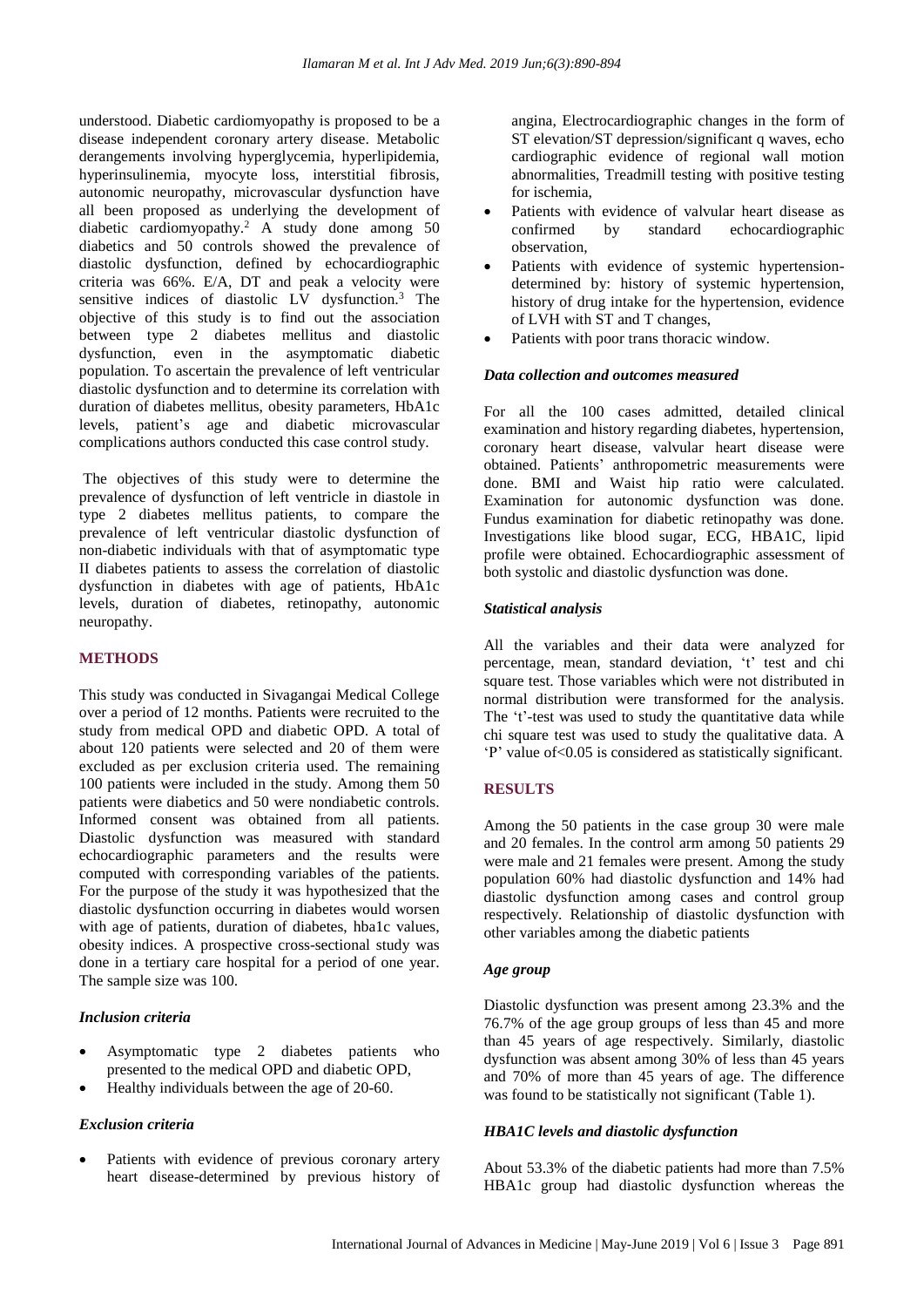remaining 46.7% had less than 7.5% HBA1c levels had diastolic dysfunction. The chi square test values showed significance difference between two groups  $(P \le 0.05)$ . Uncontrolled diabetic patients with high glycated hemoglobin levels had more chance of diastolic dysfunction than the patients with good glycemic control (Table 1).

#### *Duration of diabetes*

Duration of diabetes was classified as less than 10 years and more than 10 years. 73.3 % of the patients presented

with diastolic dysfunction with the duration of 6 to 10 years of diabetes. In present study duration of diabetes was not correlated with the diastolic dysfunction (Table 1).

#### *Retinopathy and diastolic dysfunction*

In the study all 100 subjects were examined clinically for the presence of diabetic retinopathy with fundus examination after using mydriatics. They were tabulated as either presence of non-proliferative diabetic retinopathy (NPDR), proliferative diabetic retinopathy (PDR) and no diabetic retinopathy. Retinopathy was present among the 30% of the diastolic dysfunction patients whereas the remaining 70% presented with no retinopathy. It was statistically not significant (Table 1).

#### **Table 1: Relationship of diastolic dysfunction with the dependent variables and corresponding 'p' values among diabetes patients.**

| <b>Variables</b>                 | <b>DD</b> present | <b>DD</b> absent | Total % | P value       |
|----------------------------------|-------------------|------------------|---------|---------------|
| Age $<$ 45 years                 | 7(23.3)           | 6(30)            | 13(26)  | $>0.05$ (NS)  |
| Age>45 years                     | 23(76.7)          | 14(70)           | 37(74)  |               |
| HBA1C<7.5%                       | 14(46.7)          | 17(85)           | 31(62)  | $< 0.05$ (S)  |
| HBA1C>7.5%                       | 16(53.3)          | 3(15)            | 19 (38) |               |
| Duration of diabetes 6-10 years  | 22(73.3)          | 16(80)           | 38(76)  | $> 0.05$ (NS) |
| Duration of diabetes 11-16 years | 8(26.7)           | 4(20)            | 12(24)  |               |
| Retinopathy present              | 9(30)             | 3(15)            | 12(24)  | $>0.05$ (NS)  |
| Retinopathy absent               | 21(70)            | 17(85)           | 38(76)  |               |
| Autonomic neuropathy present     | 9(30)             | 3(15)            | 12(24)  | $>0.05$ (NS)  |
| Autonomic neuropathy absent      | 21 (70)           | 17(85)           | 38 (76) |               |

#### **Table 2: Mean and standard deviation of the variables under study.**

| <b>Variables</b>              | <b>Case male</b><br>$(Mean \pm SD)$ | <b>Case female</b><br>(Mean± SD) | <b>Control male</b><br>(Mean± SD) | <b>Control female</b><br>(Mean± SD) |
|-------------------------------|-------------------------------------|----------------------------------|-----------------------------------|-------------------------------------|
| Age in years                  | $52 \pm 12$                         | $48 + 11$                        | $51+9$                            | $50+9$                              |
| Duration of diabetes in years | $12\pm 5$                           | $11\pm3$                         |                                   |                                     |
| Body mass index $(kg/m^2)$    | $27.4 \pm 2$                        | $26.2 \pm 2.4$                   | $23 + 1.5$                        | $24 \pm 1.2$                        |
| Waist hip ratio               | $0.95 \pm 0.15$                     | $0.83 \pm 0.17$                  | $0.75 \pm 0.17$                   | $0.75 \pm 0.14$                     |
| Total cholesterol             | $221 \pm 24$                        | $231 \pm 23$                     | $140 \pm 12$                      | $145 \pm 13$                        |
| Triglycerides                 | $206 \pm 26.7$                      | $197 + 25.4$                     | $130 \pm 10$                      | $128 \pm 12$                        |
| LDL-cholesterol               | $145 \pm 17.8$                      | $149 \pm 13$                     | $95 \pm 13$                       | $103+9$                             |
| HDL-cholesterol               | $40+7$                              | $38 \pm 6$                       | $45+3$                            | $44\pm 2$                           |
| Blood sugar level             | $136 \pm 20.1$                      | $134 \pm 19$                     | $90 \pm 6$                        | $85 \pm 8$                          |
| HBA1C %                       | $8.2 \pm 2.80$                      | $8.1 \pm 1.5$                    | ۰                                 |                                     |
| $E/A$ ratio                   | $0.80 \pm 0.12$                     | $0.79 \pm 0.13$                  | $1.20 \pm 0.2$                    | $1.18 \pm 0.10$                     |
| $IVRT$ (ms)                   | 80±12                               | $81\pm9$                         | $94 \pm 15$                       | $96 \pm 2$                          |
| Ejection fraction%            | $55 \pm 3$                          | $54\pm2$                         | $59+5$                            | $58 \pm 3$                          |
| Diastolic dysfunction         | 19 (63.33%)                         | 11 (55%)                         | 4 (13.79%)                        | $3(14.2\%)$                         |

#### *Autonomic neuropathy and diastolic dysfunction*

In the study presence of cardiac autonomic neuropathy was defined when patient had orthostatic hypotension, which was defined as the fall in systolic BP >30mm of Hg or a diastolic BP fall of more than 10 mm Hg on standing for more than 3 minutes. For this the systolic and diastolic blood pressure was measured in all patients while sitting, immediately on standing and 3 minutes after standing. A sustained fall in SBP/DBP after 3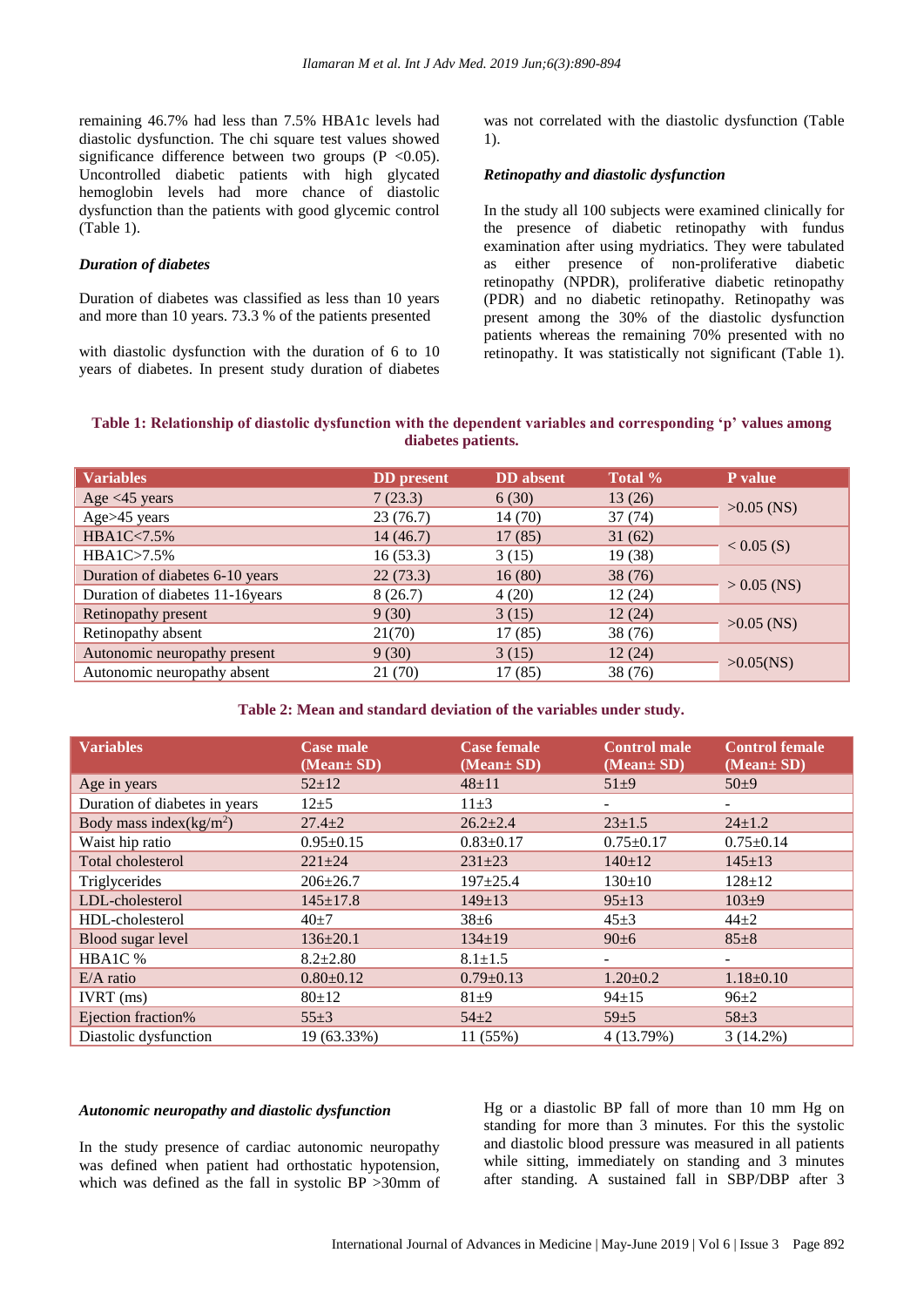minutes is taken as positive and patients were computed as having autonomic neuropathy and not having autonomic neuropathy. Neuropathy was present among the 30% of the diastolic dysfunction patients whereas the remaining 70% presented with absence of autonomic neuropathy. It was statistically not significant (Table 1).

Table 2 shows the mean and SD of the study and control population with gender difference. The diastolic dysfunction was comparatively more among males (63.33%) than females (55%) among diabetic population. The E/A ratio was similar among both genders in diabetic population, but the E/A ratio was 1.2 and 1.18 among males and females in control population. The IVRT (ms) was 80 and 81 among males and females in diabetic population but it was 94 and 96 among males and females among controls respectively.

#### **DISCUSSION**

Our present study showed that, of the total 50 patients in the cases arm 30 had diastolic dysfunction which is 60% prevalence. On the control arm a total of 7 had diastolic dysfunction which equals to 14%. A total of 13 patients were of age <45 years of which 7 had diastolic dysfunction. This equals 53.8% prevalence. The remaining 37 patients were in the age group >45 years. A total of 23 patients in this category had diastolic dysfunction which equals 62.16%. 31 patients in cases arm had HBA1c less than 7.5 gm% and 19 had HBA1c greater than7.5gm%. 14 patients with HBA1c less than 7.5 gm% had diastolic dysfunction with a prevalence of 45.2%. 16 patients with HBA1c greater than 7.5 gm% had diastolic dysfunction with a prevalence of 84.2%. 38 patients had diabetes mellitus for 6-10 years and 12 had duration between11-15 years. 22 patients with duration 6- 10 years had diastolic dysfunction with a prevalence of 57.9%. 8 patients with duration of diabetes 11-15 years had diastolic dysfunction with a prevalence of 66.67%. Present study also showed that a total of 12 patients had diabetic retinopathy while the remaining 38 did not show features of diabetic retinopathy. Of the 12 patients 9 had diastolic dysfunction with a prevalence of 75%. Similarly, a total of 12 patients had autonomic dysfunction and remaining 38 patients did not have autonomic dysfunction. Of the 12 patients with autonomic dysfunction 9 had diastolic dysfunction with an incidence of 75%. The mean body mass index, waist hip ratio, total cholesterol, LDL cholesterol, in cases was high when compared to controls. The mean HDL cholesterol was lower in cases than in the control group. The mean E/A ratio was lower in the cases that in the control group. 4 males and 3 females in the control arm had diastolic dysfunction with an incidence of 13.79% and 14.2%. Authors compared our results with various studies. Soldatos G et al, in their case control study of 55 individuals with type-2DM found that diastolic dysfunction, present in a significant proportion of population with type 2 DM.<sup>4</sup> Sacre JW et al, found that there was an independent association between global cardiac autonomic neuropathy (CAN) and left ventricular  $(LV)$  dysfunction in patients with type 2 DM.<sup>5</sup> These findings are comparable to present study, where diastolic dysfunction was present in majority of the subjects with autonomic neuropathy. Van Heerebeek L et al, in their study of 36 type-2DM patients stated that, the cardiomyocyte resting tension is more important when LVEF is normal.<sup>6</sup> Excessive diastolic left ventricular stiffness is an important contributor to heart failure in subjects with DM. Diabetes is presumed to increase stiffness through myocardial deposition of collagen and advanced glycation end products. Masugata H et al, in their case control study of 77 normotensive patients found that, the cardiac diastolic dysfunction without LV systolic dysfunction in patients with well-controlled type 2 DM is related neither to hypertension nor LV hypertrophy, but rather to aging and the duration of type 2 DM.<sup>7</sup> Annonu AK et al, in their case control study of 66 subjects found that there was an inverse correlation between the duration of diabetes and  $E/A$  ratio ( $r = -0.4$ ,  $P<0.005$ ).<sup>8</sup> Similarly present study findings are in line with the study conducted at Bangalore by Patil MB et al, showed that diastolic dysfunction was present in 32  $(64%)$  of the patients.<sup>9</sup> Diastolic dysfunctions was more common among female sex (68.18%) compared to male (60.17%). Diastolic dysfunction was significantly associated with uncontrolled diabetes as assessed by HbA1c levels. Diastolic dysfunction was more common in patients who were on treatment with both oral hypoglycemic agents and insulin. The prevalence of diastolic dysfunction increased with longer duration of diabetes. There was a linear progression of diastolic dysfunction with the increase age group. Similar study among 46 men with type 2 diabetes who were aged 38-67 years; without evidence of diabetic complications, hypertension, coronary artery disease, congestive heart failure, or thyroid or overt renal disease; and with a maximal treadmill exercise test showing no ischemia. LVDD was found in 28 subjects (60%), of whom 13 (28%) had a pseudonormal pattern of ventricular filling and 15 (32%) had impaired relaxation. Systolic function was normal in all subjects, and there was no correlation between LVDD and indexes of metabolic control.<sup>10</sup>

## **CONCLUSION**

Diabetes mellitus causes serious morbidities one of which is cardiovascular. The occurrence of coronary artery disease and systolic dysfunction are well known. However, the prevalence of a diastolic dysfunction even in asymptomatic patients independent of a CAD is a relatively new observation. It is also obvious that, diastolic dysfunction correlates well with diabetes duration, micro vascular abnormalities obesity index, lipid profile and HbA1c. Diastolic dysfunction, being a marker of diabetic cardiomyopathy, may be useful as the predictor of heart failure with preserved ejection fraction and mortality in the medium to long term. At present the treatment options for a diastolic heart failure with normal systolic function are very limited. It is prudent to screen